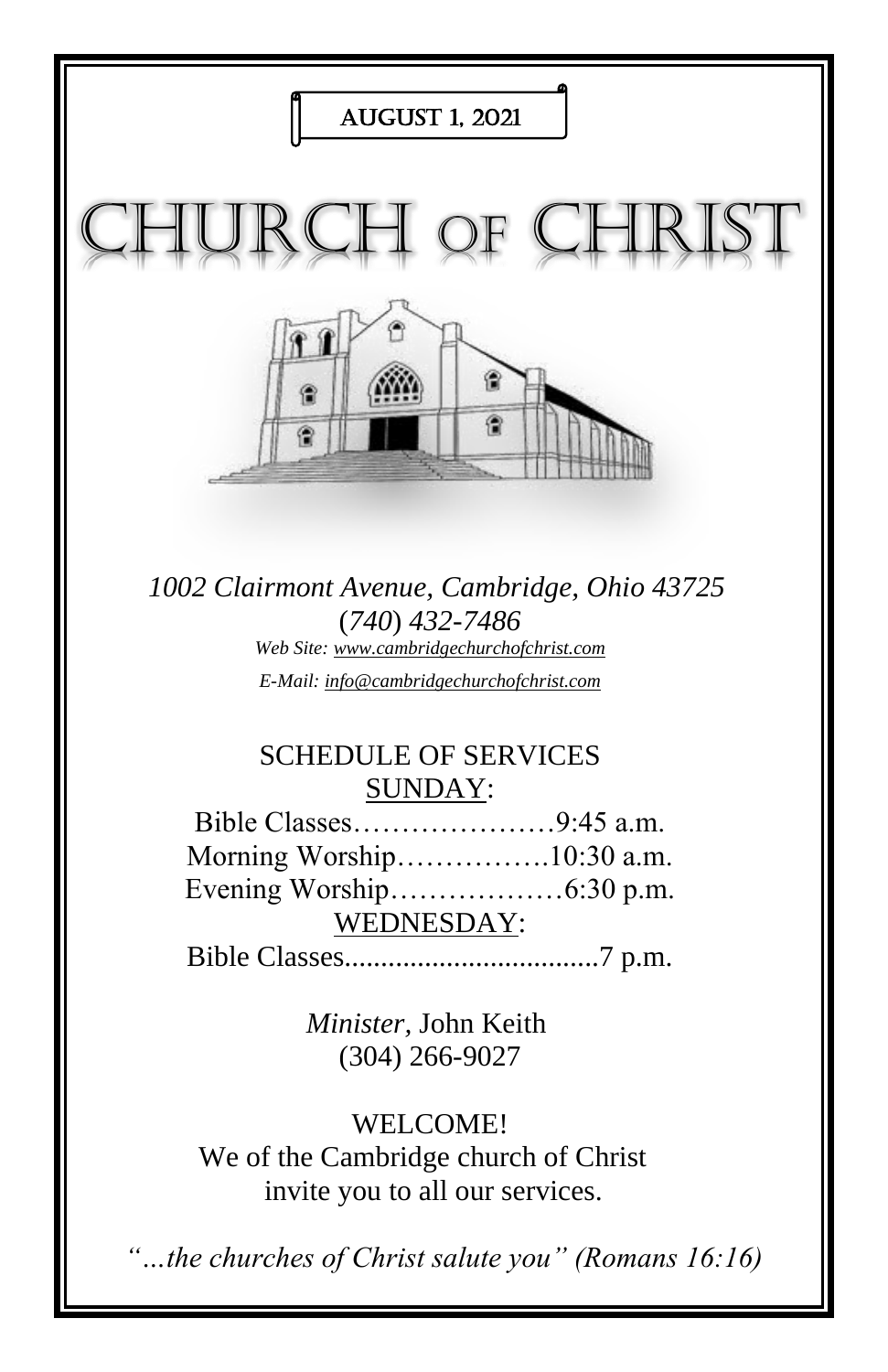#### **RIGHTLY DIVIDE THE WORD**

#### **INTRODUCTION**:

- 1. Paul enjoined upon Timothy the command to rightly handle the Bible. 2Timothy 2:15 *Study to show thyself approved unto God, a workman that needeth not to be ashamed, rightly dividing the word of truth*.
- 2. Many teachers and preachers have no idea that the bible must be used in a certain way.

### **I. A DIVISION OF THE BOOKS.**

- A. Old Testament has 39 books.
- B. The New Testament has 27.
- C. Old Testament.
	- 1. First five books (Pentateuch) are books of law written by Moses.
	- 2. The next twelve are classed as history.
	- 3. There are five books of poetry: Job, Psalms, Proverbs, Ecclesiastes, and Song of Solomon.
	- 4. The remaining 17 books are books of prophecy.
- D. The New Testament.
	- 1. The first four books are called the gospels.
	- 2. Acts of the Apostles is called the book of conversions.
	- 3. The next 21 books are letters or epistles written to churches or Christians.
	- 4. Revelation is classified as prophecy.

#### **II. DIVISION OF THE DISPENSATIONS**.

#### A. Patriarchal.

- 1. Gets its name from the father of a family or a tribe. Patriarch means *father*.
	- a. Under this system, the patriarch was prophet, priest and ruler.
	- b. He directed the family religiously and politically.
	- c. God spoke to the head of the family who in turn spoke to the rest of the family.
- 2. This system lasted for about 2,500 yrs., from Adam to Mt. Sinai;
- B. Jewish (Mosaic) Dispensation
	- 1. This grew out of the spiritual and land promises made to Abraham (Gen.  $12:2$ ).
	- 2. The law was an outgrowth of the promise and was given 430 years after the promise was made.
	- 3. One purpose of the Jewish dispensation was to keep the blood line of Christ pure. This exclusiveness was called the "middle wall of partition" in Eph. 2:14 for it separated the Jews from other nations (Gentiles).
	- 4. Another function of the law was to be "a shadow of good things to come" (Heb. 10:1).
	- 5. Another objective of the law was to be a schoolmaster or tutor, by which man could be brought to Christ: (Gal. 3:24).
	- 6. The law was faulty (Heb 8:7; Rom. 8:3; Hebrews 10:1-4).
	- 7. The Jewish dispensation was to be temporary. It was to last only until Jesus came. (Gal 3:19, cf. 16).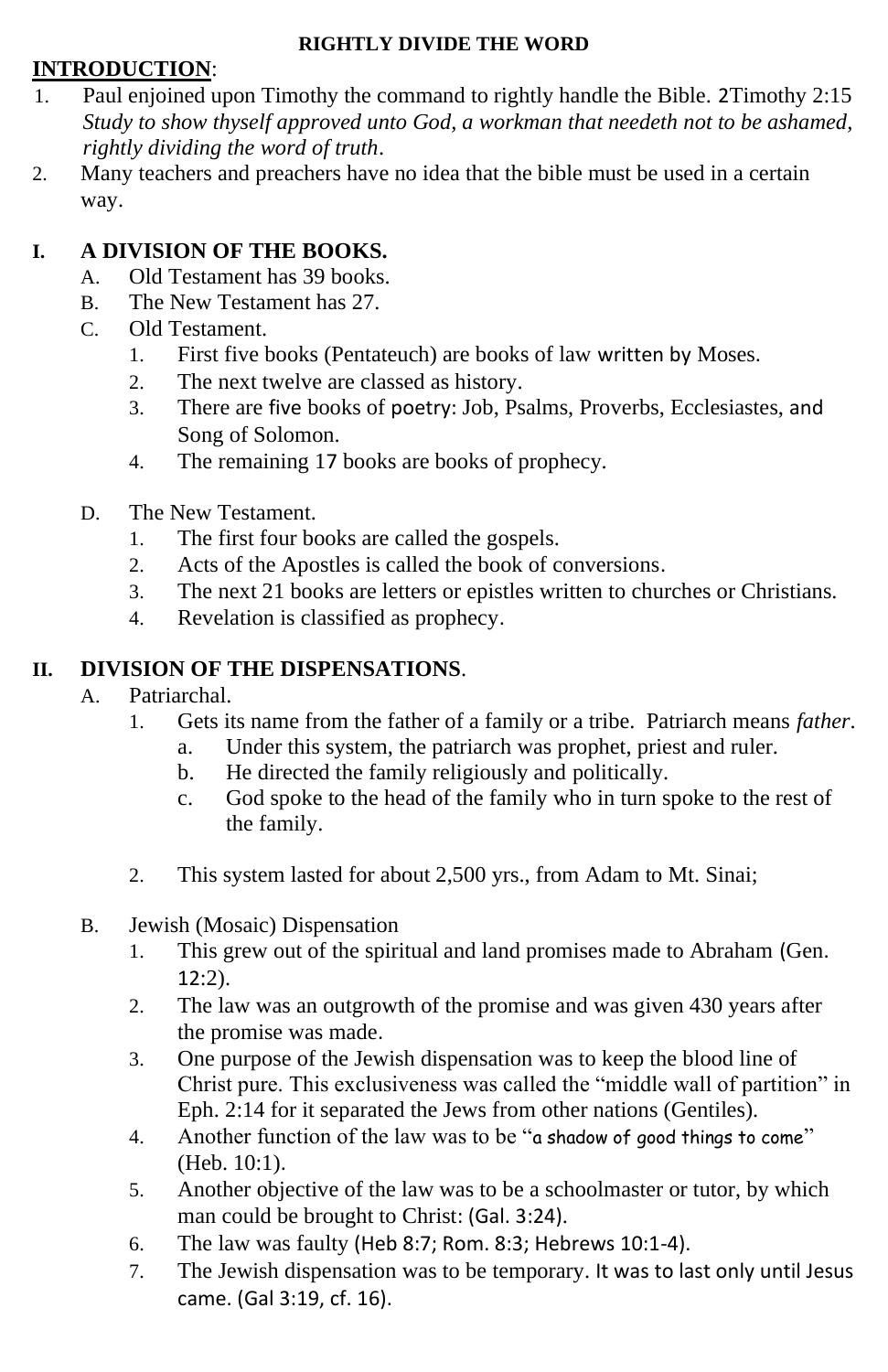- C. The Christian Dispensation.
	- 1. This grew out of the spiritual promise made to Abraham (Gen. 12:3; 22:18).
	- 2. All families and nations would be blessed by a descendant of Abraham-Christ would be that descendant and mediator of a better covenant (Heb 8:6; 12:24).
	- 3. This is the covenant that Jeremiah prophesied about. Jer. 31:31-33
		- a. Paul declares that this prophecy has been fulfilled in Hebrews 8:6-13
		- b. Therefore, God has given us a new covenant and we are living under it today.
	- 4. The change of priesthoods made it necessary to change the laws (Heb 7:12; 9:11;1 Pet. 2:5).
	- 5. Christ came to take *away the first* (OT) *that He may establish the second* (NT) Heb 10:9.
	- 6. Christ took away the law by nailing it to the cross (Col. 2:14).
		- a. Christ was born under the law (Gal 4:4).
		- b. Christ came not to destroy the law, but to fulfill it Mat 5:17.
		- c. The New Testament could not be in effect until after the death of Christ. Heb. 9:16-17
	- 7. The Christian dispensation has been given to ALL nations (Mt. 28:19; Mk.16:15).
		- a. The middle wall of partition had been broken down between Jew and Gentile (Eph. 2:14)
		- b. Both Jew and Gentile may be reconciled unto to God in *one body*. (Eph 2:16); and *the church is His body* (Eph. 2:22-23).
		- c. All men are equal (Gal 3:8).
	- 8. Today under the Christian dispensation we must obey Christ.
		- a. Moses prophesied (Dt 18:15).
		- b. Peter teaches that this prophecy has been fulfilled (Acts 3:23).
		- c. This was reaffirmed at the transfiguration (Mt. 17:5).
		- d. There was a time when man was to listen to Moses and Elijah, but now he must listen to God's Son. Paul declares this in Heb 1:1-2.

#### **CONCLUSION**:

- 1. To properly understand God's will for us today, we must understand that we are living under a distinct set of rules.
- 2. We do not live under the rules that God gave to Moses (the Ten Commandments).
- 3. The Law of Moses was given to the Jews for a *specific purpose* and a *limited duration* which was fulfilled in the life, death and resurrection of Jesus Christ.
- 4. We must study the Bible and learn to divide or handle aright the word of truth.